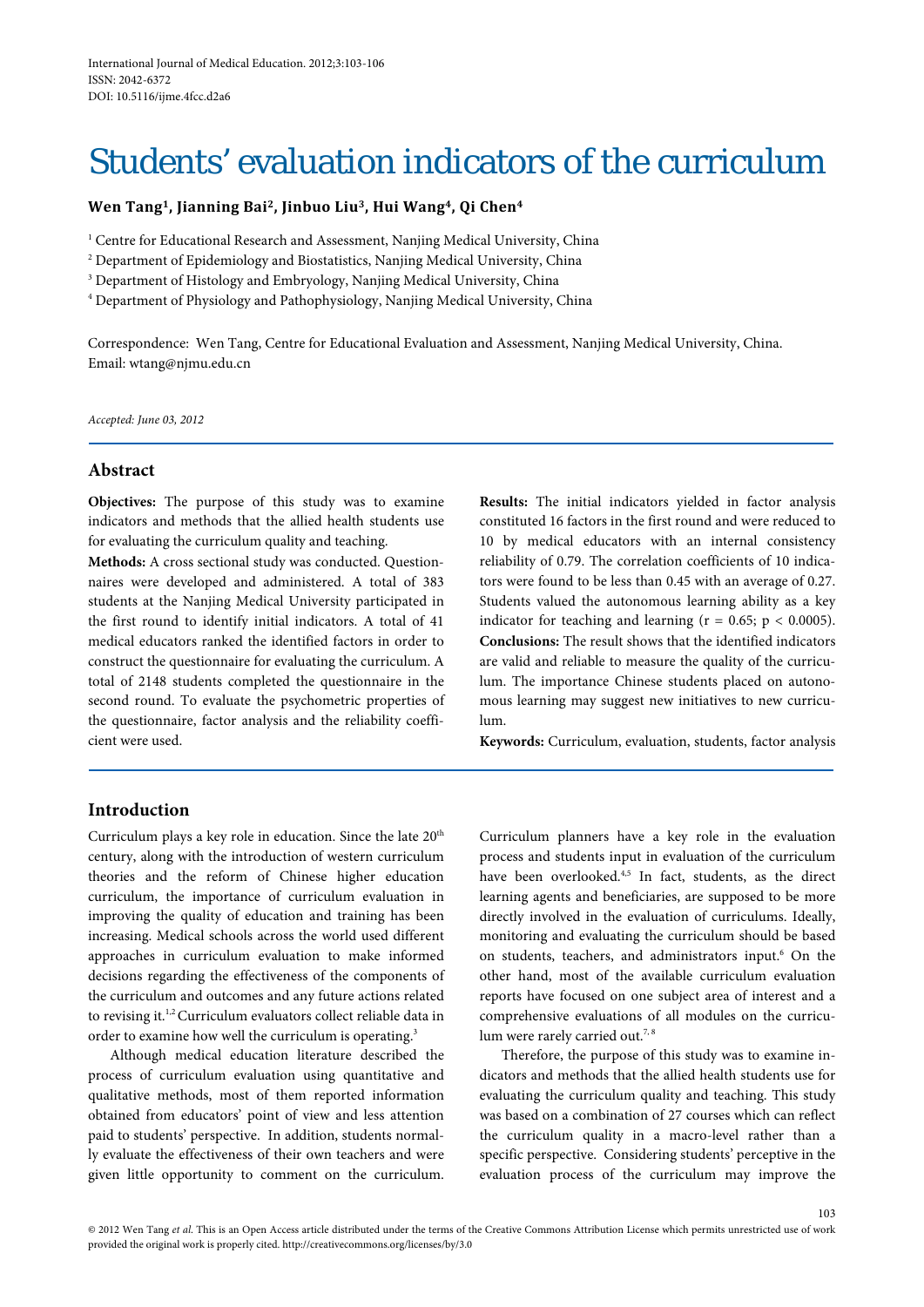quality of teaching and learning in our universities. Information provided by students can show how well they have achieved, the learning outcomes and their attitudes toward the curriculum and teaching.

## **Methods**

#### **Indicator generation and Participants**

A cross sectional design was used for the study. The study was conducted in Nanjing Medical University, China. We produced a preliminary 34-item questionnaire using the literature review and consultation with experts and students to evaluate the curriculum quality and teaching. In the selected items for the questionnaire, the preliminary questionnaire was distributed to students and they were asked to rate the curriculum quality on 9 courses (Physiology, Biochemistry, Anatomy, Pathophysiology, Microbiology and Immunology, Diagnostics, General surgery, Internal Medicine, and Surgery). The questionnaire was returned by 383 students in the fourth and fifth year (284 fourth and 135 fifth years). Of these, 108 students were Clinical Medicine (seven-year program), 190 Clinical Medicine (five-year program), 28 Stomatological program and 57 Nursing program. Using factor analysis, the number of items was reduced from 34 to 16. These items are considered as performance indicators of the curriculum evaluation.

In order to establish the content validity of the questionnaire for evaluating the curriculum, we asked 41 experts to rank the 16-item questionnaire, graded as very necessary, quite necessary and not necessary. The questionnaire items were reduced from 16 to 10 based on medical educators input. Among experts, 15 were specialists either in clinical medicine or nursing, 14 in basic science, preventive medicine and pharmaceutics, 3 in humanistic medicine and 9 in medical education management. Sixteen experts were recruited from other universities.

## **Procedures**

104 To collect data, the 10- item questionnaire was embedded in the university website. Medical students rated each item based on 27 courses on a 3-point scale ranging from 1 (disagree) to 3 (agree). These courses were Basic Chemistry, Physics, Cell Biology, Physiology, Systematic Anatomy, Histoembryology, Organic Chemistry, Pathology, Pathophysiology, Microbiology and Immunology, Morphological comprehensive experiment course, Functional Experimental Course, Pharmacology, Diagnostics, General Surgery, Surgery, Paediatrics, Gynemetrics, Bioethics, Medical Psychology, Hygiene Toxicology, Statistical Epidemiology, Medical Statistics, Epidemiology, and Occupational Hygiene. A total of 2270 students filled in the web-based survey (no student claimed about ethical issues or conflicts) and 2148 valid questionnaires were collected, however, 122 incompletely papers were considered invalid (effective returns-ratio is 94.63%). Of these, 187 students were Clinical Medicine (seven-year program), 1747 Clinical Medicine

(five-year program) and 214 preventive program. Further demographic analysis showed that 305 of these were freshman, 232 sophomores, 689 juniors, 593 seniors and 329 students in their fifth year. On average each course was assessed by approximately 79 students.

#### **Statistical analysis**

Data were analyzed using the statistical software SAS, version 9.1.3 and STATA, version 9.2. The principle component analysis (PCA) was run on items to extract the number of factors. For factor rotation, the oblique Promax rotaton was employed. The correlation coefficient was run to investigate the relationships between the items. The reliability of the questionnaire was assessed using the Cronbach's alpha coefficient.

## **Results**

## **Validity**

Using factor analysis, 16 common factors were selected from the 34-item questionnaire that account for 88.64% of the variance. The common factors identified were in good agreement with our expectations.<sup>10</sup> Experts selected 10 factors out of 16 as key indicators for evaluating the quality of curriculum (Table 1). The PCA produced 9 factors that accounted for 95.29% of the variance (Table 2). From Table 2 we can see that each factor contains one item (indicator) with factor loadings greater than 0.9786. Table 2 also shows that there is no overlap of the significant factor loadings for the items, providing each factor measures one construct which is discriminant from other factors. Table 3 shows the correlation coefficients of 10-item questionnaire. Table 4 shows the item means, standard deviations and item-total correlations for students. Item-total correlations ranged from 0.52 to 0.73. Although the mean score for item 9 (training students' autonomous learning ability) was ranked second from the last (Mean = 7.20), its item-total correlation (the correlation between the item score and the overall assessment score) is quite high ( $p < 0.0005$ ). Item 9 was also ranked second. It is of note that there was a statistically significance between item 9 and other items (p < 0.0005).

## **Reliability**

The Cronbach coefficient alpha of the preliminary 34-item questionnaire and the 10-item questionnaire was 0.92 and 0.79 respectively, indicating a satisfactory reliability.

## **Discussion**

The quality of curriculum teaching is essential in higher school education. It is of great theoretical and practical importance to improve the teaching outcome through the construction and implementation of scientific and specific curriculum evaluating system. The purpose of this study was to examine indicators and methods that students use for evaluating the curriculum quality and teaching. Since every aspect of teaching is involved in the design of Stu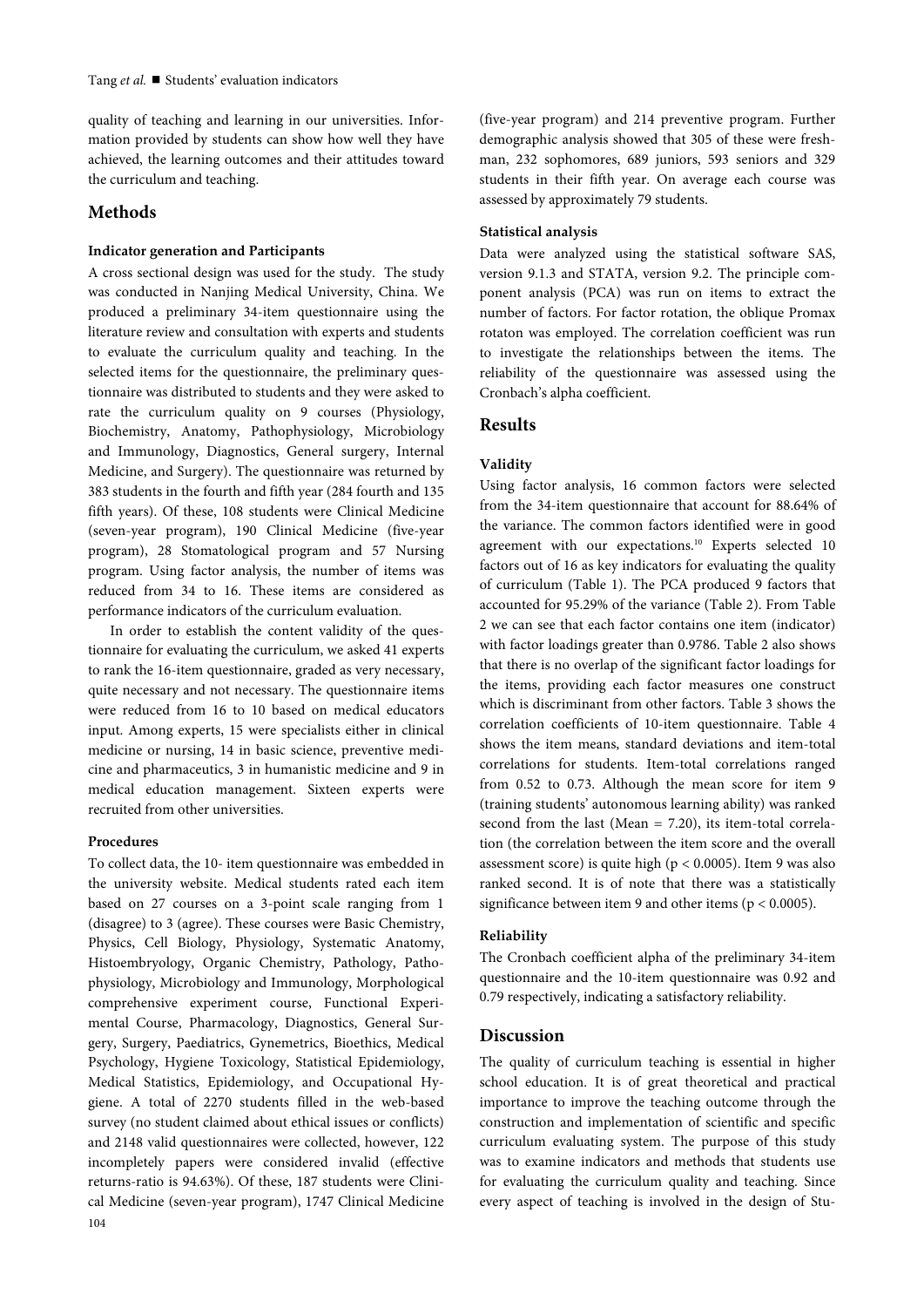Table 1. The 10 - item questionnaire as indicators of students' evaluation indicators of the curriculum by experts

|    | Indicators of evaluation                                                    | Response           |             |                 |  |
|----|-----------------------------------------------------------------------------|--------------------|-------------|-----------------|--|
|    | 1. The conformability of teaching content with our course syllabus          | A. outstanding     | B. good     | C. poor         |  |
|    | 2. For my study, teaching schedule is                                       | A. highly adjusted | B. adjusted | C. not adjusted |  |
| 3. | Text books can match teaching contents                                      | A. excellent       | B. good     | C. poor         |  |
| 4. | The whole quality of teacher and teaching level                             | A. excellent       | B. good     | C. poor         |  |
| 5. | Teaching methods and skills                                                 | A. excellent       | B. good     | C. poor         |  |
| 6. | Experimental (practice) teaching conditions                                 | A. excellent       | B. good     | C. poor         |  |
|    | 7. Availability of references and online resources for the course           | A. very rich       | B. rich     | C. not rich     |  |
| 8. | learning has enhanced my autonomous learning abilities and interest in stud | A. excellent       | B. good     | C. poor         |  |
| 9. | Learning has improved my thinking mode and analytical ability               | A. excellent       | B. good     | C. poor         |  |
|    | 10. My global impression of the curriculum teaching quality                 | A. excellent       | B. good     | C. poor         |  |

Table 2. Loading factors of the Principle Component Analysis after oblique rotation

|                                | Loading factors |           |           |           |           |           |           |           |           |  |  |
|--------------------------------|-----------------|-----------|-----------|-----------|-----------|-----------|-----------|-----------|-----------|--|--|
| Item/indicator                 | factor1         | factor2   | factor3   | factor 4  | factor 5  | factor 6  | factor 7  | factor 8  | factor 9  |  |  |
| Course syllabus                | $-0.0066$       | $-0.0052$ | 0.0008    | 0.0010    | 1.0037    | $-0.0045$ | 0.0019    | $-0.0003$ | 0.0012    |  |  |
| Teaching schedule              | $-0.0243$       | $-0.0262$ | 1.0224    | $-0.0121$ | 0.0007    | $-0.0183$ | 0.0051    | $-0.0014$ | 0.0027    |  |  |
| Text books                     | 0.0399          | 0.0406    | $-0.0120$ | 1.0290    | 0.0007    | $-0.0269$ | 0.0071    | $-0.0028$ | 0.0038    |  |  |
| Teaching level of teachers     | $-0.0899$       | 1.0490    | $-0.0305$ | $-0.0476$ | $-0.0066$ | $-0.0611$ | 0.0196    | $-0.0061$ | 0.0078    |  |  |
| Teaching methods               | 0.0153          | 0.0183    | 0.0050    | 0.0072    | 0.0019    | 0.0126    | 0.9786    | 0.0017    | $-0.0003$ |  |  |
| <b>Experimental conditions</b> | $-0.0488$       | $-0.0518$ | $-0.0176$ | $-0.0264$ | $-0.0043$ | 1.0275    | 0.0118    | $-0.0029$ | 0.0059    |  |  |
| Resources for the course       | 0.0079          | 0.0066    | 0.0025    | 0.0037    | 0.0011    | 0.0058    | $-0.0003$ | 0.0012    | 0.9928    |  |  |
| Learning abilities             | 1.0474          | 0.0873    | $-0.0273$ | $-0.0450$ | $-0.0073$ | $-0.0562$ | 0.0166    | 0.0029    | 0.0091    |  |  |
| Thinking mode                  | 0.0029          | $-0.0049$ | $-0.0014$ | $-0.0028$ | $-0.0003$ | $-0.0029$ | 0.0016    | 1.0011    | 0.0013    |  |  |
| Teaching quality               | 0.3367          | 0.3696    | 0.0949    | 0.1405    | 0.0285    | 0.1737    | $-0.0334$ | 0.0221    | $-0.0179$ |  |  |

#### Table 3. Correlation coefficient of 10 items/indicators

| Item              | item 1 | item 2 | item 3 | item 4 | item 5 | item 6 | item 7 | item 8 | item 9 | item10 |
|-------------------|--------|--------|--------|--------|--------|--------|--------|--------|--------|--------|
| item 1            | 0.00   |        |        |        |        |        |        |        |        |        |
| item <sub>2</sub> | 0.34   | 1.00   |        |        |        |        |        |        |        |        |
| item 3            | 0.37   | 0.31   | 1.00   |        |        |        |        |        |        |        |
| item 4            | 0.31   | 0.30   | 0.27   | 1.00   |        |        |        |        |        |        |
| item 5            | 0.24   | 0.24   | 0.23   | 0.35   | 1.00   |        |        |        |        |        |
| item 6            | 0.21   | 0.11   | 0.17   | 0.19   | 0.34   | 1.00   |        |        |        |        |
| item 7            | 0.21   | 0.19   | 0.19   | 0.17   | 0.23   | 0.26   | 1.00   |        |        |        |
| item 8            | 0.26   | 0.32   | 0.21   | 0.31   | 0.33   | 0.26   | 0.28   | 1.00   |        |        |
| item9             | 0.19   | 0.22   | 0.17   | 0.23   | 0.24   | 0.23   | 0.23   | 0.42   | 1.00   |        |
| item10            | 0.38   | 0.39   | 0.36   | 0.45   | 0.39   | 0.32   | 0.28   | 0.45   | 0.36   | 1.00   |

Table 4. Mean, standard deviation, item-total correlations and weights on the 10-item questionnaire

| Indicators of evaluation                                                       | Mean | <b>SD</b> |        | Weight |
|--------------------------------------------------------------------------------|------|-----------|--------|--------|
| 1. The conformability of teaching content with our course syllabus             | 8.30 | 1.65      | 0.5813 | 0.10   |
| 2. The whole quality of teacher and teaching level are good                    | 8.25 | 1.67      | 0.5896 | 0.10   |
| 3. Advanced teaching methods and skills                                        | 7.98 | 1.60      | 0.5939 | 0.10   |
| 4. Teaching contents are in agreement with textbooks                           | 7.89 | 1.83      | 0.5512 | 0.09   |
| 5. Good experimental (practice) learning conditions of the course              | 7.74 | 1.91      | 0.5266 | 0.08   |
| 6. My global impression of the curriculum teaching effects are good            | 7.58 | 1.69      | 0.7321 | 0.12   |
| 7. Learning has improved my thinking mode and analytical ability               | 7.43 | 1.87      | 0.5621 | 0.09   |
| 8. Teaching plan is appropriately scheduled                                    | 7.37 | 1.85      | 0.5765 | 0.09   |
| 9. Learning has enhanced my autonomous learning abilities and interest in stud | 7.20 | 1.97      | 0.6584 | 0.10   |
| 10. Availability of references for the course                                  | 6.96 | 2.03      | 0.5335 | 0.08   |

Correlation coefficients between Training of autonomous learning ability and other indicators were statistical significance ( $p < 0.0005$ )